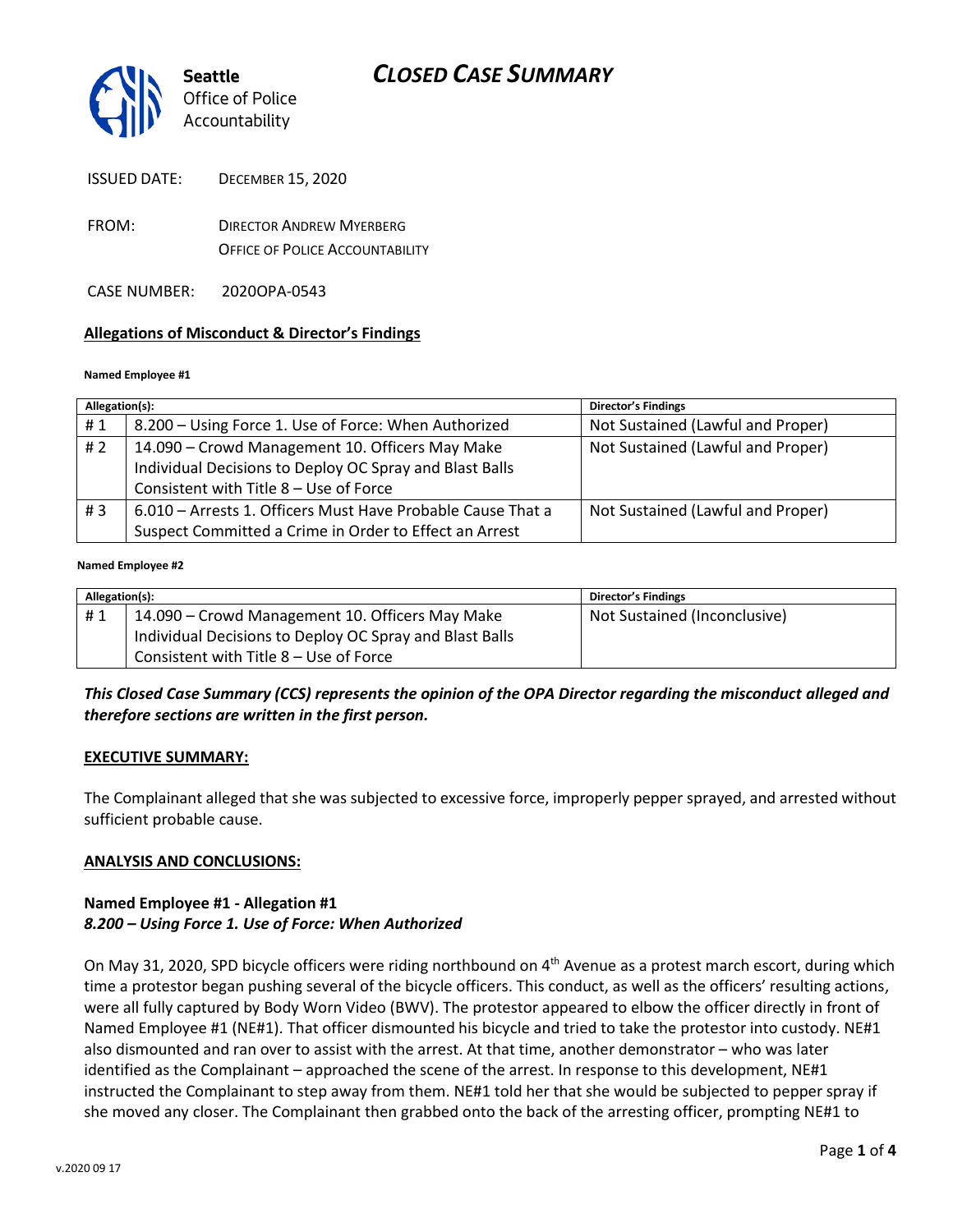# *CLOSED CASE SUMMARY*

OPA CASE NUMBER: 2020OPA-0543

attempt to pull the Complainant away. As NE#1 was unable to pull the Complainant away, he deployed one burst of OC spray at the back of the Complainant's head and neck area.

NE#1's use of pepper spray did not stop the Complainant from grabbing onto the arresting officer. He again attempted to pull the Complainant away and was successful. NE#1 held the Complainant in place by pushing down on her left arm and shoulder. He did not appear to use any other force on the Complainant. At that time, NE#1 was struck with pepper spray from an unknown source. In reaction to this spraying, NE#1 requested assistance from other officers. One of those responding officers was struck with a wooden sign. Others were struck by projectiles. The Complainant was ultimately placed under arrest.

Under SPD Policy, "An officer shall use only the force objectively reasonable, necessary, and proportional to effectively bring an incident or person under control, while protecting the life and safety of all persons." (SPD Policy 8.200 §1). Whether force is reasonable depends "on the totality of the circumstances" known to the officers at the time of the force and must be balanced against "the rights of the subject, in light of the circumstances surrounding the event." (SPD Policy 8.050). The policy lists a number of factors that should be weighed when evaluating reasonableness. (*See id*.) Force is necessary where "no reasonably effective alternative to the use of force appeared to exist" and "the amount of force used was reasonable to effect the lawful purpose intended." (*Id*.) Lastly, the force used must be proportional to the threat posed to the officer. (*Id*.)

The BWV established that, while officers were trying to take an individual into custody, the Complainant approached the scene and did not obey NE#1's directions that she stay back. The BWV further indicated that the Complainant began grabbing onto the arresting officer. At this time, NE#1 was permitted to use force to prevent her from doing so. The force he used at that time, was trying to physically pull her back. However, she continued to grab the officer. At that point, he was permitted to elevate his level of force for several reasons: first, the lower level force was not working; second, the Complainant continued to interfere in the arrest; and, third, the crowd was surrounding the officers and was growing increasingly agitated. He then used a single burst of OC spray at the back of the Complainant. Notably, his use of OC spray was targeted directly towards the Complainant and did not appear to affect anyone else in the vicinity. This force was successful in removing the Complainant from the arresting officer. Moreover, once the force was deemed effective, NE#1 did not again deploy OC spray. Afterwards, NE#1 held the Complainant down by her shoulder and arm until other officers could place her into handcuffs. After handcuffs were applied, no further force weas used.

Given the above, OPA finds that the totality of NE#1's force was reasonable, necessary, and proportional and, thus, consistent with policy. As such, OPA recommends that this allegation be Not Sustained – Lawful and Proper.

## Recommended Finding: **Not Sustained (Lawful and Proper)**

#### **Named Employee #1 - Allegation #2** *14.090 – Crowd Management 10. Officers May Make Individual Decisions to Deploy OC Spray and Blast Balls Consistent with Title 8 – Use of Force*

SPD Policy 14.090-POL-10 states that deployment of OC spray or blast balls shall have the primary objective of defending the officer, defending another, or preventing significant destruction of property. (SPD Policy 14.090-POL-10). The policy further states that individual officers may deploy OC spray or blast balls "at the specific suspect(s) who are posing a threat" and that if feasible, officers must provide a verbal warning prior to deployment. (*Id*.)



**Seattle** *Office of Police Accountability*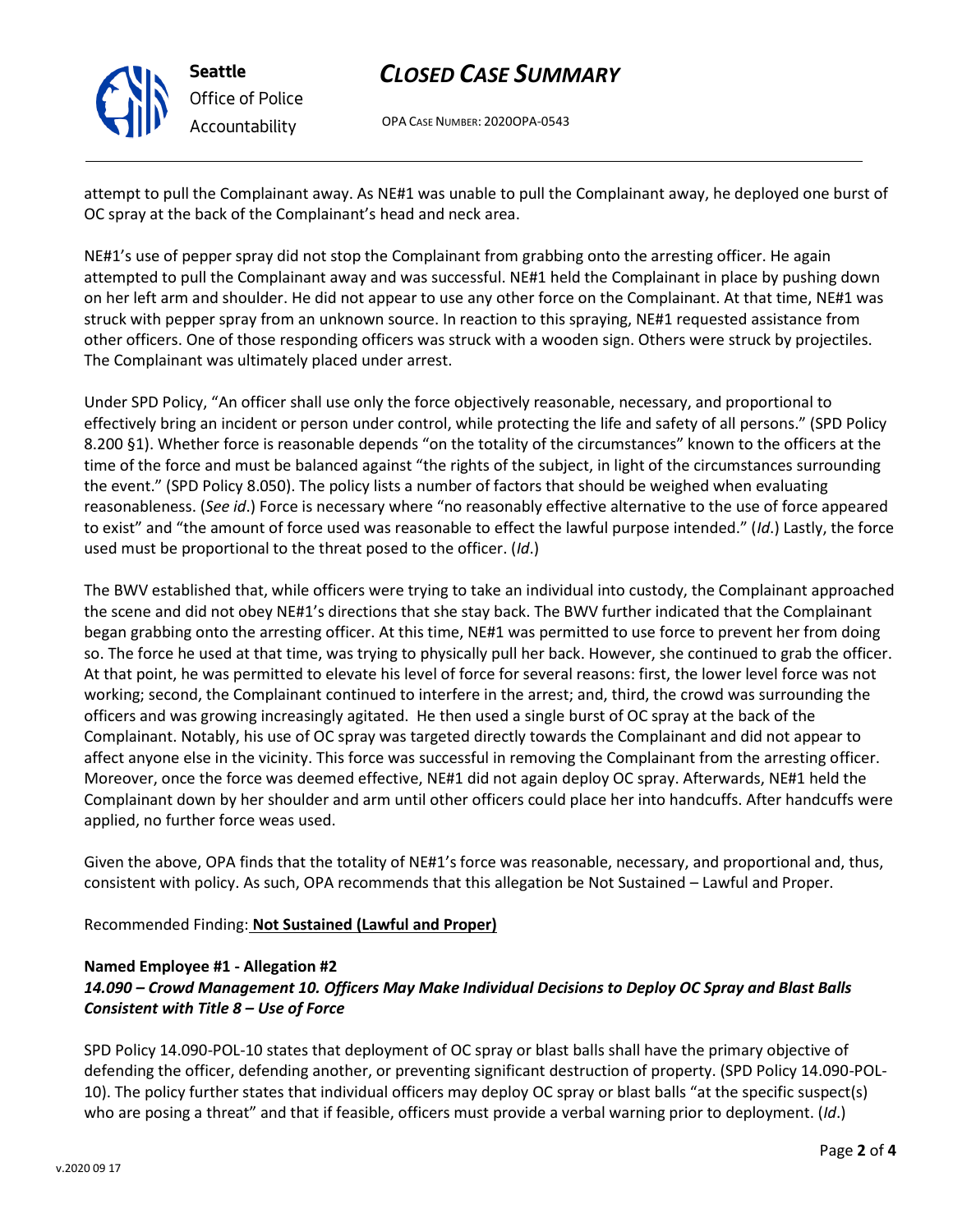

# *CLOSED CASE SUMMARY*

OPA CASE NUMBER: 2020OPA-0543

Finally, the policy states that, when feasible, officers will provide aid to subjects exposed to OC and/or blast balls and will request medical assistance when subjects complain of continued effects from OC or blast balls. Officers will also request medical assistance when a subject appears to have been injured. (*Id*.) An officer's decision to deploy OC or blast balls must be consistent with the general use of force policy. (*Id*.)

As discussed above, NE#1 acted consistent with policy when he used OC spray towards the Complainant. Specifically, he directed OC spray at the Complainant who was, at the time, interfering in an arrest and grabbing onto the arresting officer, subjecting him to risk of harm. Moreover, prior to the deployment, NE#1 instructed the Complainant to remain away from the scene of the arrest, cautioning her that she would be subjected to OC spray if she did not comply. This constituted a warning. Lastly, there was no evidence that the Complainant requested or needed medical assistance or that NE#1 violated policy by not providing it where required.

For these reasons, OPA recommends that this allegation be Not Sustained – Lawful and Proper.

Recommended Finding: **Not Sustained (Lawful and Proper)**

## **Named Employee #1 - Allegation #3**

## *6.010 – Arrests 1. Officers Must Have Probable Cause That a Suspect Committed a Crime in Order to Effect an Arrest*

The Complainant was ultimately arrested for assault in the third degree. As discussed above, the Complainant contended that this arrest was improper.

SPD Policy 6.010-POL-1 requires that officers have probable cause to believe that a suspect committed a crime when effectuating an arrest. Stated differently, where an arrest is not supported by probable cause, it violates law and Department policy. Probable cause exists when the facts and circumstances within an officer's knowledge are sufficient in themselves to support a reasonable belief that an offense has been or is being committed. With regard to assault in the third degree, this crime is established where an individual "[a]ssaults a law enforcement officer or other employee of a law enforcement agency who was performing his or her official duties at the time of the assault." RCW 9A.36.031(1)(g).

Here, the BWV conclusively established that the Complainant tried to interfere in the arrest of a demonstrator and that, when she did so, she made physical contact with the arresting officer, pulling him back. This constituted touching that was purposed to prevent the arresting officer from performing his official duties. As such, it established assault in the third degree and the Complainant was permissibly placed under arrest.

Given that OPA finds that there was probable cause for the Complainant's arrest, OPA recommends that this allegation be Not Sustained – Lawful and Proper.

Recommended Finding: **Not Sustained (Lawful and Proper)**

## **Named Employee #2 - Allegation #1**

*14.090 – Crowd Management 10. Officers May Make Individual Decisions to Deploy OC Spray and Blast Balls Consistent with Title 8 – Use of Force*